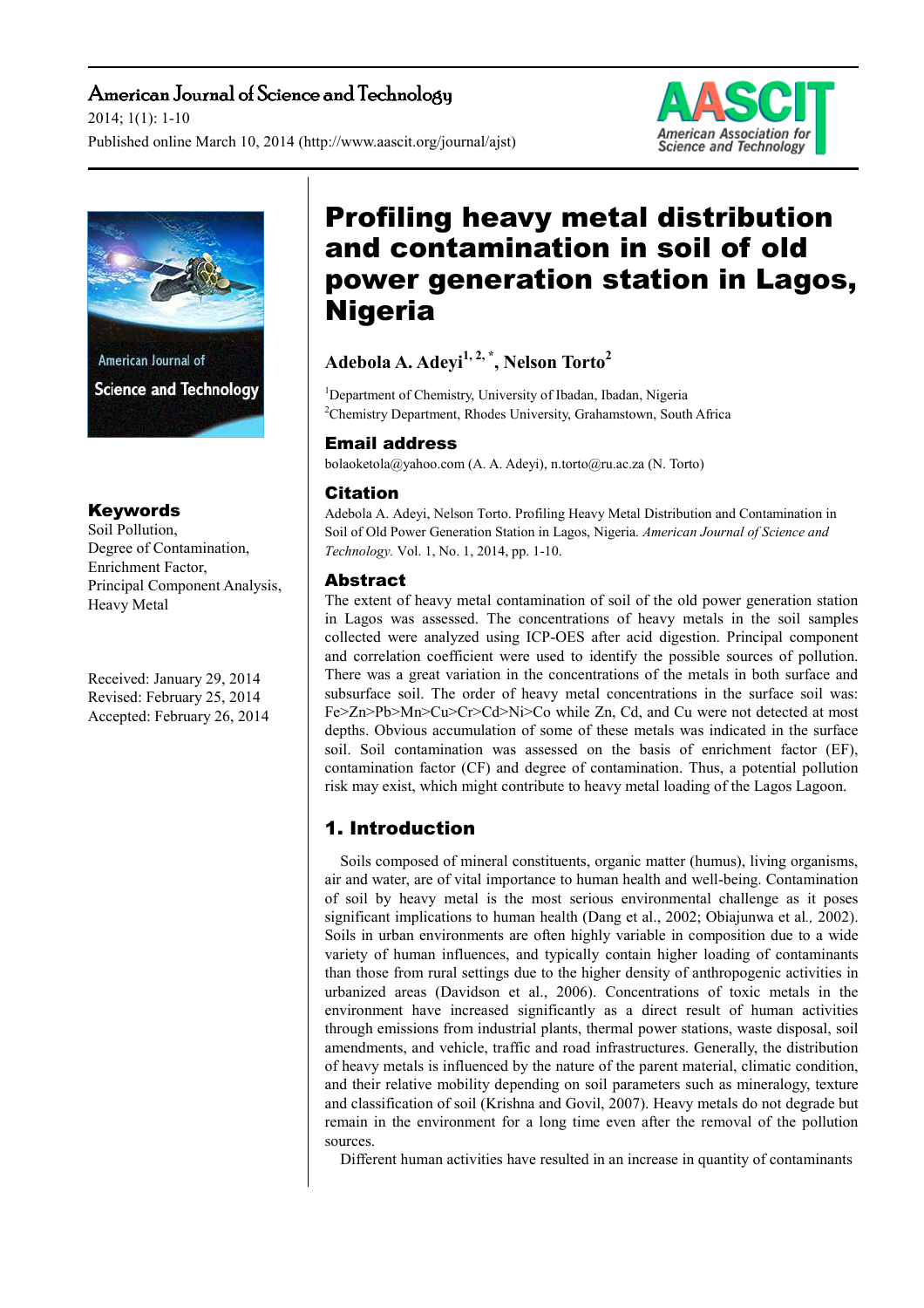discharged into the environment. For most heavy metals (e.g., Pb, Cu, Zn and Hg), anthropogenic sources contribute more to pollution than natural sources (Bilos et al., 2001) with various impacts on human health and the environment. Mn, Co, Cu, Pb, and Zn are initiators or promoters of carcinogenic activity in animals (Nriagu, 1988; Lu et al., 2010). Arsenic can affect the gastrointestinal tract, respiratory tract, skin, liver, cardiovascular, hematopoietic and nervous system (Al Rmalli et al., 2005) and can cause black foot disease and cancer risk for skin and various viscera, including lung, bladder, kidney and liver (Duker et al., 2005) while Hg can damage nervous system (Walcek et al., 2003).

Methods of multivariate analysis have been widely used in environmental investigations to identify pollution sources and to apportion natural versus anthropogenic contribution (Facchinelli et al., 2001; Luo et al., 2007). Principal component analysis (PCA) and Cluster analysis (CA) are the most common multivariate statistical methods used in environmental studies (Han et al., 2006; Lu et al., 2010; González-Pérez et al., 2008; Zheng et al., 2008; Tahri et al., 2005). CA classifies a set of observation into two or more mutually exclusive unknown groups based on a combination of internal variables. CA is often coupled with PCA to check results and to group individual parameters and variables (Facchinelli et al., 2001). The purpose of CA is to discover a system of organizing observations, where a number of groups/variables share observed properties. A dendrogram is the most commonly used method of summarizing hierarchical clustering (Lu et al., 2010). PCA is widely used to reduce data and to extract a smaller number of independent factors (principal components) for analyzing relationships among observed variables (Han et al., 2006). The correlation matrix describe the dispersion of the original variables and extract the eigenvalues and eigenvectors (Chen et al., 2007; Astel et al., 2008). An eigenvector is a list of coefficient multiplying the original correlated variables to obtain new uncorrelated (orthogonal) principal components, which are linear weighted combination of the original variables (Chen et al., 2007, Lu et al., 2010). PCA can reduce the number of correlated variables to a smaller set of orthogonal factors, making it easier to interpret a given multidimensional system by displaying the correlation among the original variables. Principal components are those whose Eigenvalues exceed 1.

This study thus investigated the distribution and contamination of heavy metals in soil of the old power generation station, Ijora, Lagos. In this work, the soil contamination was assessed to ascertain their lithogenic or anthropogenic origin using various indices such as enrichment factor (EF), contamination factor (CF), degree of contamination (DC), and principal component analysis (PCA).

### 2. Material and Methods

#### 2.1. The Study Area

Ijora power generation and transmission station was established in 1921 and power generation/transmission stopped in 1978. There is a transformer repair workshop at the site, which has been in existence since 1921. Though, power generation and transmission has stopped at the station, it has been fully converted to transformer repair station for the country since 1985. The Latitude/Longitude Coordinates are  $6^{\degree}$  27 59.83 N;  $3^{\degree}$  22 35.45 E (North) and  $6^{\circ}$  27 57.49 N;  $3^{\circ}$  22 35.43 E (South), respectively. Figure 1 shows the base map of the site while Figure 2 is the geological map of Lagos (Jones and Hockey, 1964). There is a drain, which channeled its content directly into the Lagos Lagoon. The geology of the area is sedimentary based on the geology of Lagos and the climate fall within the humid tropical climate characterized by high temperature as a result of proximity of the equator. Two climatic seasons, rainy and dry are experienced in Lagos.

#### 2.2. Soil Sampling

A total of seven surface and thirty-five subsurface soil samples from the four boreholes drilled were collected at different depth. Grab soil samples were collected at each depth from the four boreholes (labeled as  $#1, #2, #3, #4$ ). Borehole diameter varied from 250 mm to 150 mm, depending on the ground condition. The four boreholes were drilled from 0 m to depth of 4.5 m, 5.6 m, 4.5 m and 5.5 m, respectively. The drilling depth for each borehole was chosen to terminate at a significant clay stratum that underlay a sandy rich stratum. Samples were collected from 0 m to the final depth at almost regular interval when no defined soil change boundary exists. Soil samples were collected from a 1.5 m split-core. After each use, the core was steam washed and dried to avoid cross-contamination. The samples were collected from within the central part, which had no contact with the auger. The samples were collected directly into a polythene bag and labeled appropriately for onward transportation to the laboratory immediately after sampling. Sampling points are shown in Figure 1. Control sample (surface soil) was also collected from a rural community, Lalupon in Ibadan.



*Fig 1. Base map of the study area.*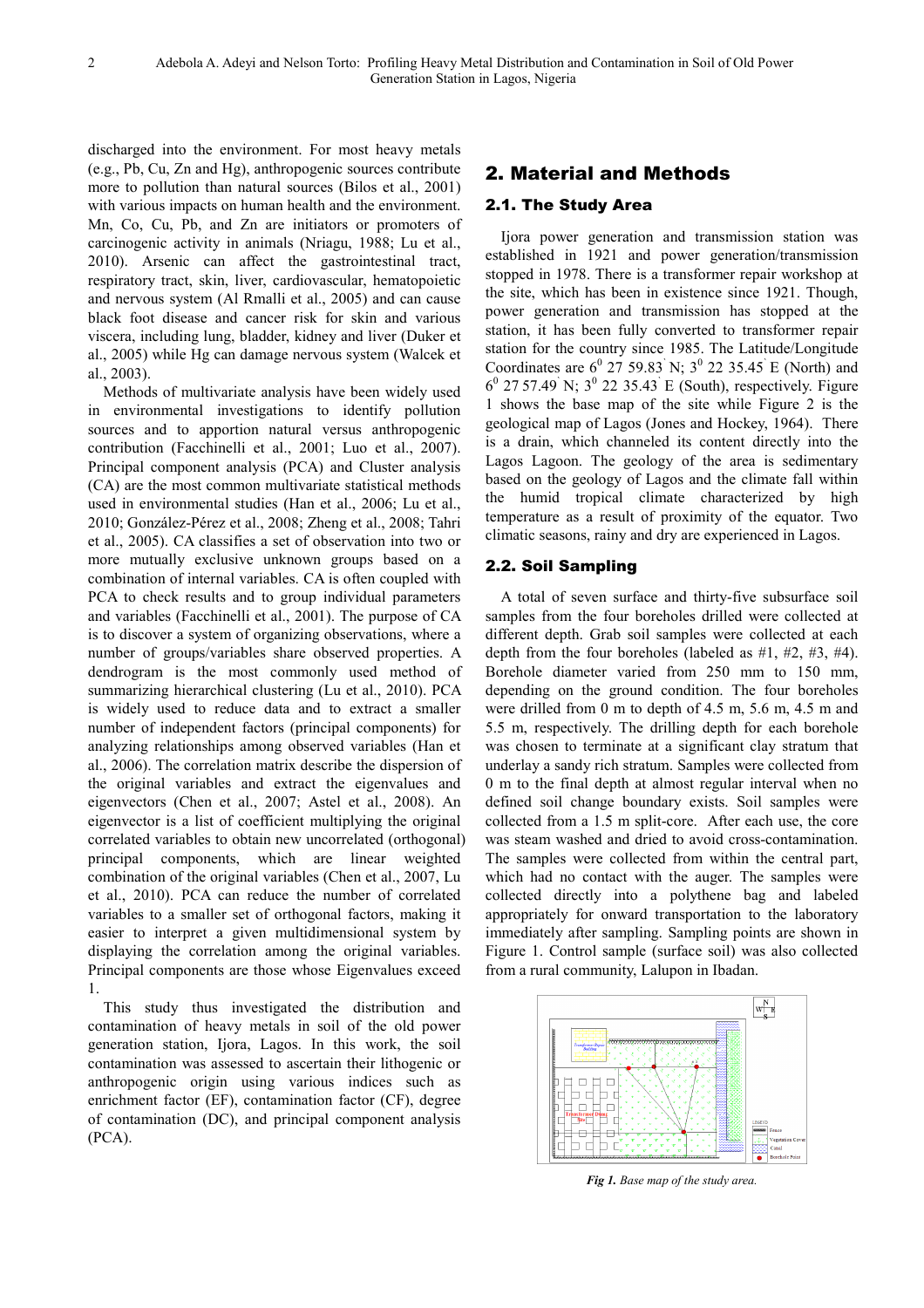

*Fig 2. Geological Map of Lagos.* 

#### 2.3. Soil Preparation and Analysis

In the laboratory, the samples were air dried at room temperature and passed through a 2 mm nylon sieve. Soil pH was measured in milliQ water (1:2.5 w/v) using a calibrated electrode (Jenway model 3510) pH meter. Approximately, 10 g each of the soil samples were shaken with 25 ml of milliQ water and left to stand for 2 hours, the pH of the suspension was then measured. Samples for metal analysis were digested in open vessels. About 1 g each of the dried and sieved samples were digested with 20 ml of 2 M nitric acid and the digestate make up to 50 ml with milliQ water after filteration. The resulting solutions were analyzed for heavy metals using Inductively Coupled Plasma/Atomic Emission Spectrometry (ICP-OES) (Thermo Electron iCAP 6000 series). All the reagents used were analytical grade and milliQ water was used throughout. To check the analytical quality, reagent blank and duplicate determination were carried out. Blank determination was carried out and the level of the metals was below the detection limit of the instrument in all cases. Contamination was prevented during sampling and analysis. 20% duplicate determination was carried out and the result was not more than 10% for all the metals. Calibration standards were also analyzed at the end of each run to ensure that drift did not occur.

#### 2.4. Enrichment Factor (EF)

The enrichment factor is calculated by comparing the concentration of a test element with that of a reference element (Liu et al., 2005). In this study, the value of the enrichment factor was calculated using modified formula based on the equation suggested by Buat-Menard and Chesselet (1979). The most common reference elements are Sc, Mn, Ti, Al, and Fe (Quevauviller et al., 1989; Schiff and Weisberg 1999; Sutherland, 2000). According to Sutherland (2000), five contamination categories are generally recognized on the basis of the enrichment factor. These are:

| EF < 2       | Deficiency to mineral enrichment |
|--------------|----------------------------------|
| $EF = 2-5$   | Moderate enrichment              |
| $EF = 5-20$  | Significant enrichment           |
| $EF = 20-40$ | Very high enrichment             |
| EF > 40      | Extremely high enrichment        |

Enrichment factor was determined using the formula;

$$
EF = (C_{n (sample)} / C_{ref (sample)}) / (B_{n (background)} / B_{ref (background)})
$$

Where,

 $C_{n$  (sample) is the concentration of the examined element in the study site,  $C_{ref}$  (sample) is the concentration of the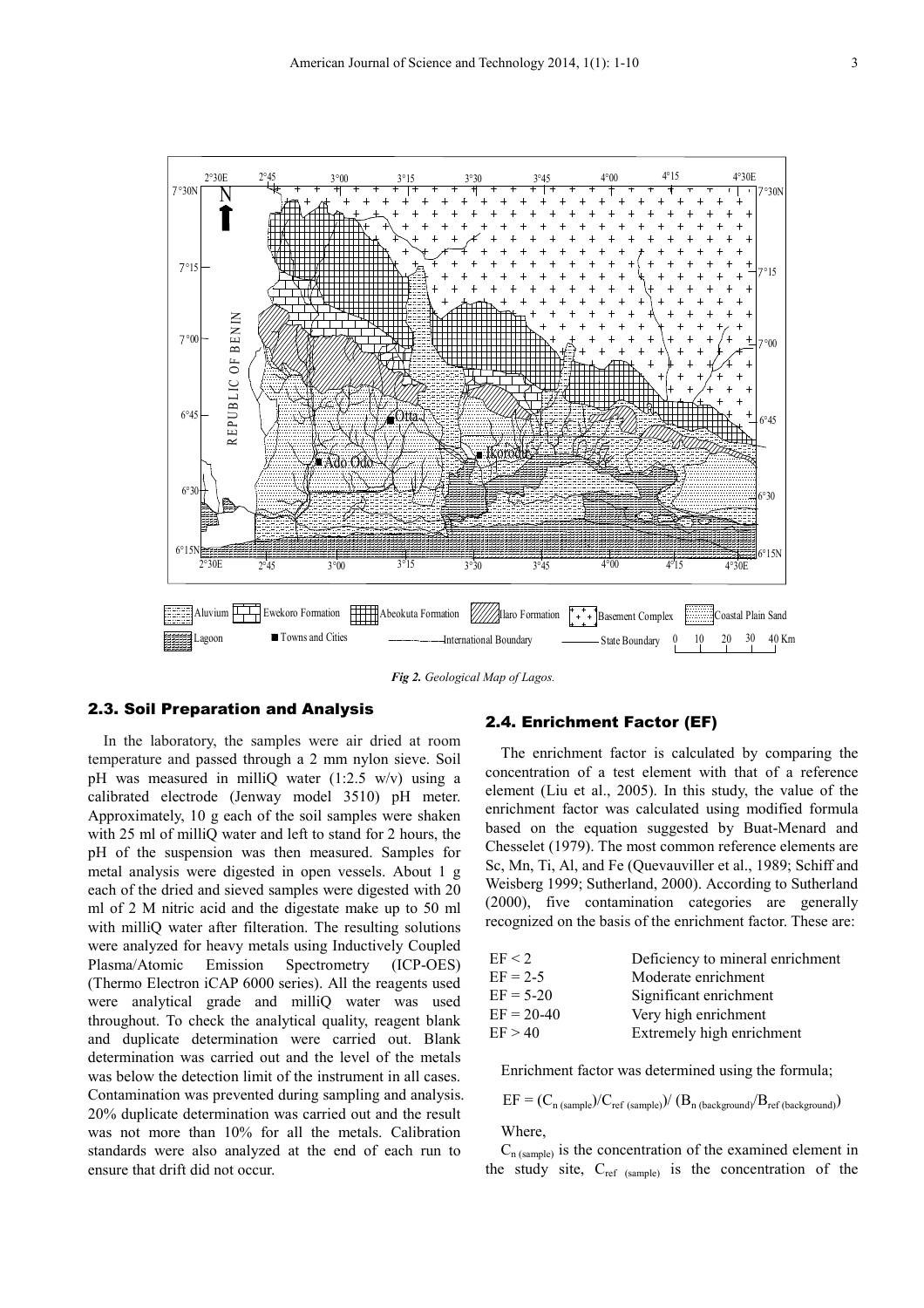reference element in the study site,  $B_n$  (background) is the concentration of the examined element in the control sample, and B<sub>ref (background)</sub> is the concentration of the reference element in the control sample. In this study, Fe was used as the reference element, and the value obtained from the control sample was used as the reference value.

#### 2.5. Contamination Factor (CF) and Degree of Contamination (DC)

The contamination factor and the degree of contamination were used by Hakanson (1980) to assess soil contamination through comparison of the concentration in the surface layer to background value (Liu et al., 2005). CF was defined according to four categories as follows:

| $C_f^i$ < 1       | Low contamination factor          |
|-------------------|-----------------------------------|
| $1 \le C_f^i < 3$ | Moderate contamination factor     |
| $3 \le C_f^i < 6$ | Considerable contamination factor |
| $6 \leq C_f^1$    | Very high contamination factor    |

DC is the sum of the contamination factors of all the elements examined. According to Hakanson (1980),

Cd < 9: low degree of contamination

 $9 \leq Cd \leq 18$ : moderate degree of contamination

 $18 \leq$  Cd  $\leq$  36: considerable degree of contamination

 $Cd \geq 36$ : very high degree of contamination, indicating serious anthropogenic pollution.

Concentration factor and degree of contamination were calculated using the formulae

Concentration factor,  $C_f^i = C_{0-1}^i / C_n^i$ 

Overall degree of contamination, mDC =  $\sum_{i=1}^{i=n} C_i$ 

Where,

 $C_f$  = contamination factor;  $C_{0-1}^i$  = mean concentration of each metal in the soil;  $C_n^i$  = baseline or background value (concentration of each metal in the control sample was used);  $n =$  number of analyzed elements;  $i =$  ith element (or pollutants). The modified formula of CF was used as there is no established background value of heavy metals for the country.

In this study, a simplified approach to risk assessment

based on comparison of the measured level of contamination in the soil of the study site with the background value from the control sample was adopted.

#### 2.6. Statistical Analysis

To identify the relationship among pH and heavy metals in the soil and their sources, Pearson's correlation coefficient and Principal Component Analysis (PCA) were performed using Statistical Package for the Social Sciences (SPSS) software packages 13.0 for windows and Microsoft Office Excel (2007). The correlation coefficient measures the strength of inter-relationship between two parameters while PCA identify possible sources. Shakery et al. (2010) however concluded that statistical methods are strong tools for monitoring current environmental quality of industrial soils in terms of heavy metal accumulation and predicting future soil contamination.

## 3. Results and Discussion

#### 3.1. Soil pH and Total Metal Concentration

The pH of the surface soil ranged from 6.26-7.03 with an average of 6.64±0.3 while subsurface soil samples collected at different depth in the four boreholes ranged from 6.20- 7.71. Heavy metals are natural component of soil but their concentrations can be increased by human activities and then become a pollution concern. Some trace elements are required for healthy growth of organisms, but concentrations exceeding threshold can be toxic (Wade et al., 2008). Heavy metal concentrations in the surface and subsurface soil samples are presented in Tables 1 and 2, respectively. The range of metal concentrations in the surface soil are 44.3-557 mg/kg Pb; ND-3540 mg/kg Zn; ND-9300 mg/kg Fe; ND-20.4 mg/kg Cd; 29.7-61.6 mg/kg Mn; 11.5-27.4 mg/kg Cr; 0.82-3.18 mg/kg Co; 1.40-9.85 mg/kg Ni and 1.13-48.5 mg/kg Cu while in the subsurface soil, the range are 0.08-79.6 mg/kg Pb; ND-0.18 mg/kg Cd; ND-45.9 mg/kg Zn; 0.23-40.1 mg/kg Mn; ND-9180 mg/kg Fe; 1.46-18.7 mg/kg Cr; ND-39.1 mg/kg Co; 0.10-5.77 mg/kg Ni; and ND-2.06 mg/kg Cu, respectively.

| <b>Table 1.</b> Descriptive statistics, heavy metal concentrations (mg/kg) and pH of surface soil of the old power generation station. |  |  |  |
|----------------------------------------------------------------------------------------------------------------------------------------|--|--|--|

| <b>Sampling</b><br>points | pH            | Pb       | Ni        | Cr        | Cu        | Co            | C <sub>d</sub> | Zn      | Mn        | Fe      |
|---------------------------|---------------|----------|-----------|-----------|-----------|---------------|----------------|---------|-----------|---------|
|                           | 6.91          | 557      | 9.85      | 27.4      | 48.5      | 3.18          | 20.4           | 3540    | 61.6      | ND      |
| 2                         | 6.70          | 44.9     | 1.40      | 12.9      | 1.13      | 0.85          | 0.05           | ND      | 41.8      | 8500    |
| 3                         | 6.65          | 71.8     | 2.07      | 24.7      | 4.31      | 1.22          | ND             | 289     | 53.8      | ND      |
| $\overline{4}$            | 6.27          | 77.5     | 2.03      | 11.5      | 18.9      | 0.93          | 0.03           | 1020    | 36.4      | 6110    |
|                           | 6.26          | 44.3     | 1.81      | 14.2      | 5.32      | 0.82          | 0.11           | ND      | 33.4      | 9300    |
| 6                         | 7.03          | 94.2     | 1.82      | 14.2      | 3.24      | 1.46          | 0.01           | 112     | 29.7      | 7560    |
|                           | 6.65          | 76.1     | 1.43      | 13.6      | 2.61      | 1.13          | 0.01           | 46.0    | 36.1      | 6760    |
| Average                   | 6.64          | 138      | 2.91      | 16.9      | 12.0      | 1.37          | 2.94           | 715     | 41.8      | 5460    |
| Median                    | 6.65          | 76.1     | 1.82      | 14.2      | 4.31      | 1.13          | 0.03           | 112     | 36.4      | 6760    |
| Range                     | $6.26 - 7.03$ | 44.3-557 | 1.40-9.85 | 11.5-27.4 | 1.13-48.5 | $0.82 - 3.18$ | $ND-20.4$      | ND-3540 | 29.7-61.6 | ND-9300 |
| <b>Skewness</b>           | $-0.23$       | 2.59     | 2.60      | 1.20      | 2.09      | 2.26          | 2.65           | 2.27    | 0.99      | $-0.92$ |
| Kurtosis                  | $-1.02$       | 6.79     | 6.84      | $-0.51$   | 4.32      | 5.38          | 7.00           | 5.25    | $-0.27$   | $-1.05$ |

Note: ND = Non-detectable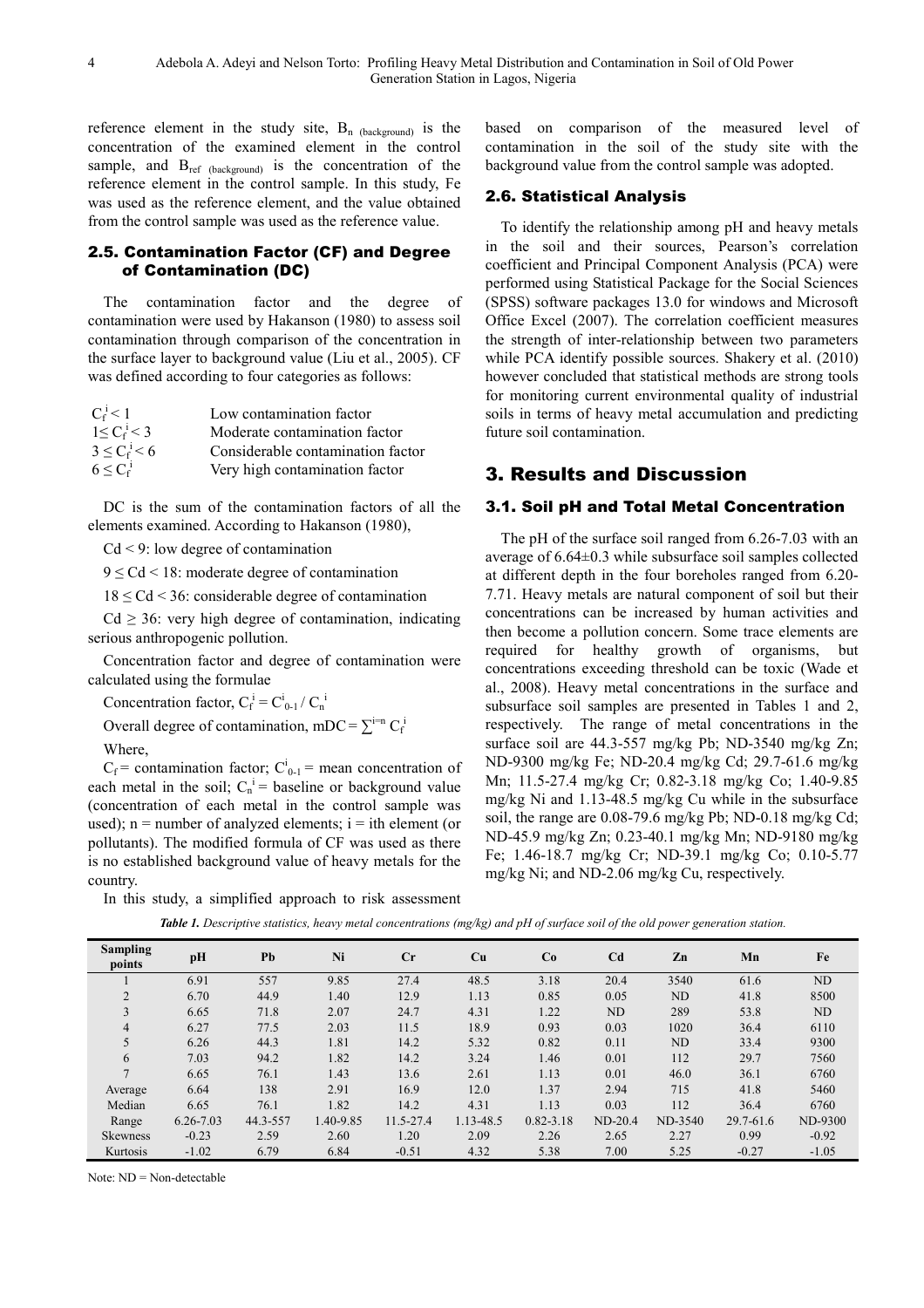|                       |              |          |               | ு            |         |            |             |                 |            |          |          |
|-----------------------|--------------|----------|---------------|--------------|---------|------------|-------------|-----------------|------------|----------|----------|
| <b>Borehole</b><br>No | Depth (m)    | pH       | Pb            | Ni           | $C_{r}$ | Cu         | Co          | Cd              | Zn         | Mn       | Fe       |
| #1                    | $0 - 0.25$   | 6.53     | 24.9          | 3.30         | 15.3    | 0.79       | 11.9        | ND              | ND         | 35.9     | 8680     |
|                       | 1.50         | 6.31     | 42.4          | 0.88         | 10.7    | ND         | 0.45        | ND              | ND         | 6.32     | 7880     |
|                       | 2.00         | 6.38     | 10.9          | 0.11         | 3.60    | ND         | 0.07        | 0.01            | ND         | 1.07     | 2490     |
|                       | 2.29         | 6.49     | 3.74          | 0.10         | 3.26    | ND         | ND          | ND              | ND         | 0.90     | 2330     |
|                       | 2.40         | 6.49     | 12.4          | 0.57         | 6.55    | ND         | 0.01        | 0.08            | ND         | 2.33     | 4110     |
|                       | 2.48         | 6.54     | 52.0          | 0.12         | 1.46    | ND         | ND          | ND              | ND         | 0.44     | 783      |
| #2                    | $0 - 0.35$   | 6.61     | 38.3          | 1.16         | 16.4    | 1.09       | 0.54        | ND              | ND         | 31.9     | 7140     |
|                       | $0.8 - 1.0$  | 6.76     | 37.6          | 1.37         | 18.4    | 1.05       | 0.67        | ND              | ND         | 40.1     | 9100     |
|                       | $1.5 - 1.8$  | 7.41     | 27.9          | 1.41         | 15.0    | 0.30       | 0.20        | ND              | ND         | 14.8     | 9180     |
|                       | $2.0 - 2.5$  | 7.54     | 25.8          | 1.32         | 6.20    | 0.22       | 0.09        | ND              | 35.0       | 7.91     | 2430     |
|                       | $2.5 - 3.0$  | 7.57     | 20.6          | 4.13         | 11.0    | 0.24       | 0.45        | ND              | ND         | 7.04     | 6300     |
|                       | $3.0 - 4.0$  | 7.37     | 4.68          | 0.19         | 2.96    | ND         | ND          | ND              | ND         | 0.75     | 4200     |
|                       | $4.0 - 4.5$  | 7.25     | 7.05          | 0.45         | 7.08    | ND         | 0.13        | ND              | ND         | 1.50     | 3750     |
|                       | $4.5 - 5.25$ | 6.99     | 7.84          | 0.27         | 8.34    | ND         | 0.11        | ND              | ND         | 0.84     | 4880     |
|                       | $5.25 - 5.6$ | 6.64     | 21.3          | 2.06         | 5.70    | ND         | ND          | ND              | ND         | 0.23     | 3670     |
| $\#3$                 | $0.0 - 0.25$ | 7.02     | 1.71          | 1.62         | 16.5    | 1.47       | 39.1        | 0.08            | 45.9       | 24.8     | 6860     |
|                       | $0.8 - 1.0$  | 7.15     | 0.25          | 1.96         | 7.02    | ND         | 0.51        | ND              | ND         | 5.05     | 4240     |
|                       | $1.5 - 1.8$  | 6.81     | 0.32          | 0.63         | 12.6    | ND         | 0.08        | ND              | ND         | 4.73     | 6080     |
|                       | $2.0 - 2.3$  | 6.67     | 0.21          | 0.95         | 6.89    | ND         | 0.05        | 0.01            | ND         | 1.97     | 3810     |
|                       | $2.5 - 3.0$  | 6.59     | 0.14          | 5.77         | 4.03    | ND         | ND          | ND              | ND         | 1.21     | 1890     |
|                       | 3.0          | 6.49     | 0.08          | 0.31         | 5.67    | ${\rm ND}$ | $\mbox{ND}$ | ND              | $\rm ND$   | 1.53     | 3130     |
|                       | $3.0 - 4.0$  | 6.71     | 0.43          | 0.42         | 5.74    | ND         | $\rm ND$    | 0.18            | ${\rm ND}$ | 1.37     | 3110     |
|                       | $4.0 - 4.5$  | 6.84     | 0.46          | 0.25         | 10.6    | ND         | ND          | ND              | ND         | 1.00     | 6050     |
|                       | 4.5          | 6.2      | 0.16          | 0.41         | 18.7    | ND         | ND          | ND              | ND         | 0.99     | 5050     |
| #4                    | $0.0 - 0.35$ | 6.66     | 64.1          | 1.16         | 14.3    | 2.06       | 0.14        | $\rm ND$        | $\rm ND$   | 29.8     | 5790     |
|                       | $0.8 - 1.0$  | 7.56     | 79.6          | 1.77         | 14.7    | 1.64       | 0.60        | ND              | ${\rm ND}$ | 33.0     | 7230     |
|                       | $1.5 - 1.8$  | 7.71     | 25.6          | 2.44         | 11.0    | 0.21       | 0.65        | ND              | ND         | 7.35     | 5650     |
|                       | $2.0 - 2.5$  | 7.44     | 11.9          | 0.55         | 8.72    | ND         | 0.14        | ND              | ND         | 0.71     | 3980     |
|                       | $2.5 - 3.0$  | 7.07     | 9.20          | 0.16         | 7.12    | ND         | 0.14        | ND              | ND         | 2.68     | $\rm ND$ |
|                       | $3.0 - 4.0$  | 6.81     | 8.89          | 0.30         | 9.39    | ND         | ND          | $\mbox{\sc ND}$ | $\rm ND$   | 2.72     | 4860     |
|                       | $4.0 - 4.5$  | 7.03     | 10.60         | 0.27         | 10.9    | ND         | 0.01        | $\mbox{\sc ND}$ | ${\rm ND}$ | 2.30     | 5820     |
| Range                 |              | 6.2-7.71 | $0.08 - 79.6$ | $0.1 - 5.77$ | $1.46-$ | $ND-2.06$  | ND-39.1     | $ND-0.18$       | ND-45.9    | $0.23 -$ | ND-      |
|                       |              |          |               |              | 18.7    |            |             |                 |            | 40.1     | 9180     |

*Table 2. Heavy metal concentrations (mg/kg) and pH of subsurface soil of the old power generation station.* 

Note: ND = Non-detectable

Highest concentration of the metals was obtained in the surface soil in most of the sampling points. Elements with a potential risk of pollution are Pb, Cd, and Zn. Fe has the highest concentration in both surface and subsurface soil while Cu, Cd and Zn showed a non-homogeneous distribution. In the surface soil, Co, Ni and Cd have the lowest average concentrations while in the subsurface soil, Cd have the lowest concentration. The order of average concentration of the metals in the surface and subsurface soil are;

Surface soil: Fe  $> Zn > Pb > Mn > Cu > Cr > Cd >$ Ni > Co; and

Subsurface soil:  $Fe > Pb > Zn > Mn > Co > Cr > Ni >$  $Cu > Cd.$ 

There was a great variation in the metal concentrations in both surface and subsurface soil with depth. The low value of Ni, Cu, and Cd at the site suggested that little contamination has occurred. Though, the values exceed the concentration in an unpolluted soil. Cd can travel long distance in the atmosphere and then deposited unto surface soil and water, which can result in elevated Cd level even in remote locations (Shevchenko et al., 2003). Cd occurs in the earth crust at an abundance of 0.1-0.5 ppm and commonly associated with Zn, Pb, and Cu ores. Cd mobility in soil depends on several factors including the pH of the soil and the availability of organic matter. Generally, Cd will bind strongly to organic matter and this will immobilize cadmium (Autier and White, 2004). Low pH favours the accumulation of Cd in soil (Kirkham, 2006) and tends to be more available at this pH (acidic) (Elinder, 1992). However, immobilized cadmium is available to plant and can easily enters the food supply. Top soil concentration is often more than twice as high as subsoil level due to atmospheric fallout and contamination (Pierce et al., 1982), which is the trend observed in this study. The mean value in the surface soil exceed the calculated worldwide mean in non-polluted soil (0.53 mg/kg) reported for Cd (Kabata-Pendias and Pendias, 2001). Concentration above 0.5 mg/kg could reflect the influence of human activity (McBride, 1994). Human activity can contribute to increased Cd level as a result of urban and industrial activities and/or agricultural practices (Adriano, 2001).

In most depth, the concentrations of Cu, Cd and Zn were non-detectable but high in the surface soil. This showed that these metals have little migration tendency and mobility within the soil depth. Copper's movement in soil is determined by a host of physical and chemical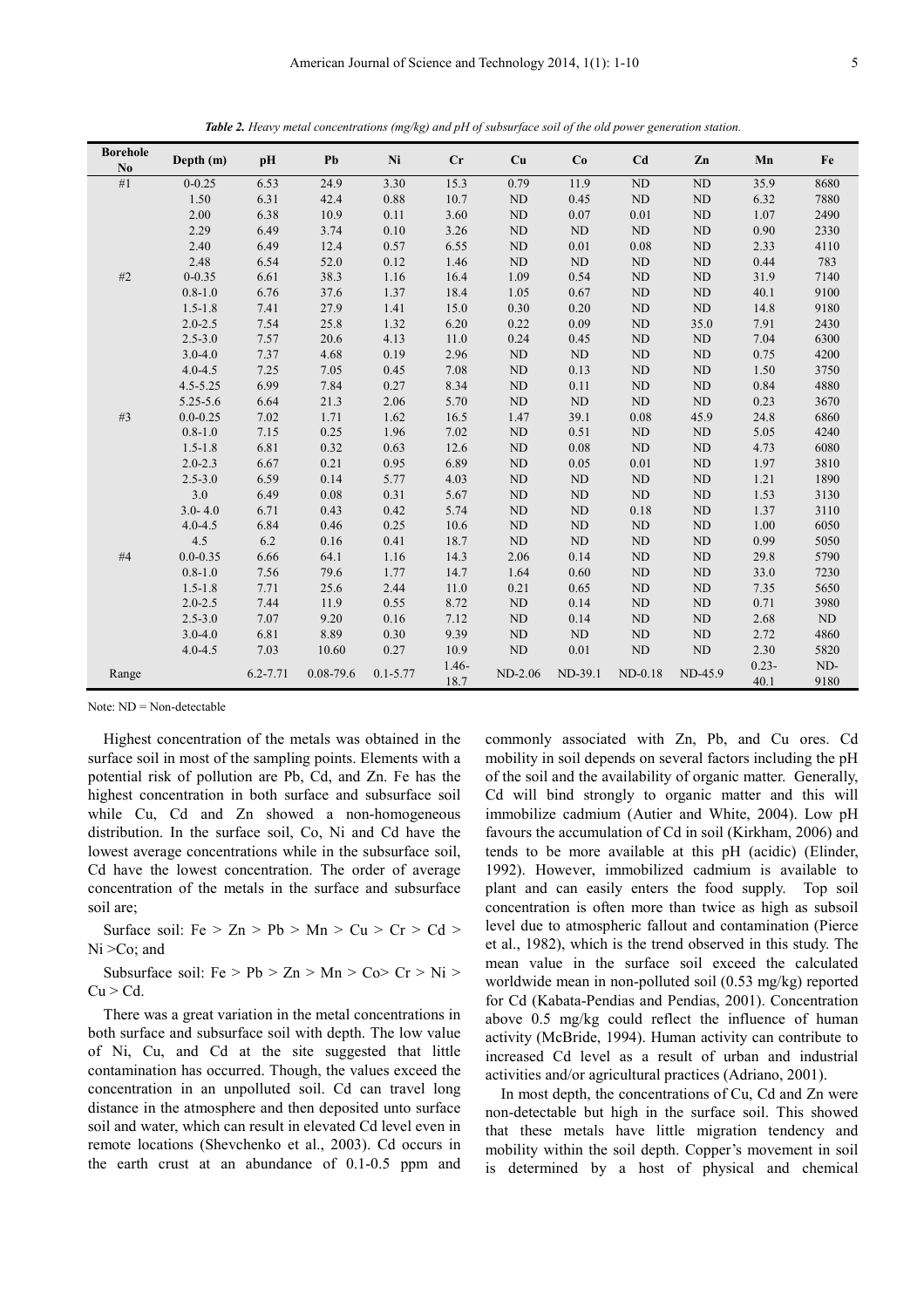interactions of copper with the soil components. In general, copper will adsorb to organic matter, carbonate minerals, clay minerals, or hydrous iron and manganese oxides (Tyler and McBride, 1982). The concentration of Copper was found to be low in the study area. The normal threshold value prescribed in soil is 30 mg/kg and copper normally accumulate in the surface horizon, a phenomenon explained by the bioaccumulation of the metal and recent anthropogenic source (Kabata-Pendias, 2004; Gowd et al., 2010). Thus, the surface sampling point 1 has a concentration (48.5 mg/kg) which is above this normal threshold value. Thus, copper is however, characterized by the so called point source of contamination (Gowd et al., 2010).

Zinc belongs to a group of trace metals, which are essential for the growth of humans, animals and plants and is potentially dangerous to the biosphere when present in high concentration. The main sources of pollution are industries and the use of liquid manure, composted materials and agrochemicals such as fertilizers and pesticides in agriculture (Romic and Romic, 2003). Zinc does not volatilize from soil and soil pH limits the mobilization of Zn. The mobility of this metal in soil depends on the solubility of the speciated form of the element and on soil properties such as cation exchange capacity, pH, redox potential, and chemical species present in soil (EPA, 1980). Mobility of Zn increases at lower soil pH under oxidizing condition and at a lower cation exchange capacity (Bergkvist et al., 1989). Movement towards the groundwater is expected to be slow unless Zn is applied to soil in soluble form (such as in agricultural applications) or accompanied by corrosive substances (such as in mine tailings) (EPA, 1980). The normal threshold value prescribed in soil is 200 mg/kg (Gowd et al., 2010). The average zinc concentration obtained in this study was 715 mg/kg in the surface soil and non-detectable in all the four boreholes except in boreholes  $#2$  (2.0-2.5 m) and  $#3$  $(0.0-0.25 \text{ m})$  with concentrations of 35.0 mg/kg and 45.9 mg/kg, respectively.

The highest Pb concentration was found at depth 0.8-1.0 m in borehole #4, which was closer to the canal that discharges directly into the Lagos Lagoon and also opposite point 1 of the surface sampling points, which have the highest concentration (557 mg/kg). Lead has a long residence time in soil due to its relatively low solubility. Because it is strongly adsorbed to soil, it is generally retained in the upper layer of the soil and does not leach appreciably into the subsoil and groundwater (EPA, 2001). Baseline Pb values for surface soil on the global scale have been estimated to be 25 mg/kg; levels above this suggest an anthropogenic influence (Wong and Li, 2004). Lead is released from smelting, motor-vehicle exhaust fumes and from corrosion of lead pipes (Kumar et al., 2005). The average concentration in the surface soil obtained in this study was 138 mg/kg while the range in the boreholes are 3.74-52.0 mg/kg in # 1 , 4.68-38.0 mg/kg in # 2, 0.08-1.71 mg/kg in  $\#$  3, and 8.89-79.6 mg/kg in  $\#$  4. These shows that there is significant lead contamination at the site.

Other persistent and toxic metals such as Cr and Mn showed significant concentrations in both surface and subsurface soil. Cr showed highest concentration (18.7 mg/kg) at 4.5 m in borehole #3 while the highest Mn concentration (40.1 mg/kg) was found at 0.8-1.0 m in borehole #2. The mobility of chromium in soil is dependent upon the speciation of the metal, which is a function of the redox potential and the pH of the soil. In most soils, it will be present predominantly in the chromium (III) oxidation state. This form has very low mobility and low reactivity, resulting in low mobility in the environment (Robson, 2003). Chromium level in the study area ranged from 11.5- 27.4 mg/kg in the surface soil, with an average of 16.9 mg/kg; and 1.46-18.7 mg/kg in the subsurface soil. The normal range of chromium in soil is 100 mg/kg (Wedepohl, 1995) and the concentration in both surface and subsurface soil samples was below this reported normal value. The range of Mn in the surface soil is 29.7-61.6 mg/kg. Manganese mobility in soil is extremely sensitive to soil conditions such as acidity, wetness, organic matter content, biological activity etc. The solubility of soil manganese is thus controlled by redox potential and soil pH, where low pH or low redox potential favour the reduction of insoluble manganese oxides resulting in increased manganese mobility. At soil pH above 6, manganese form bonds with organic matter, oxides and silicates whereby its solubility decreases. Manganese availability and solubility is thus generally low at high pH and high organic matter content, while in acid soils with low organic matter content its availability is high. The solubility of manganese is also high in anaerobic condition at pH above 6, as well as in aerobic condition at pH below 5.5 (Kabata-Pendias and Pendias 2001; McBride 1994).

Heavy metal concentrations in the surface and subsurface soils in this study was also compared with the control sample collected at a rural community, Lalupon in Ibadan and some typical values in rural and urban soils around the world. The concentrations of Pb, Zn and Cd in the surface soil were above the values reported by Bowen (1979) (Table 3). Also, the average metal concentrations in both the surface and subsurface soil were higher than the values obtained from the control sample except Mn whose concentration (58.7 mg/kg) was higher than that obtained in the study site; and Cu whose concentration was higher than the concentration obtained in the subsurface soil. High concentration of Mn in the control sample may be attributed to the crustal materials. There are no background and baseline data on toxic metals for the country. Metal concentrations in the study site when compared to the control sample suggested that anthropogenic inputs have occurred over the years.

#### 3.2. Descriptive Statistics

As confirmed by the skewness (Table 1), metal concentrations in the surface soil were characterized by large variability, with positively skewed frequency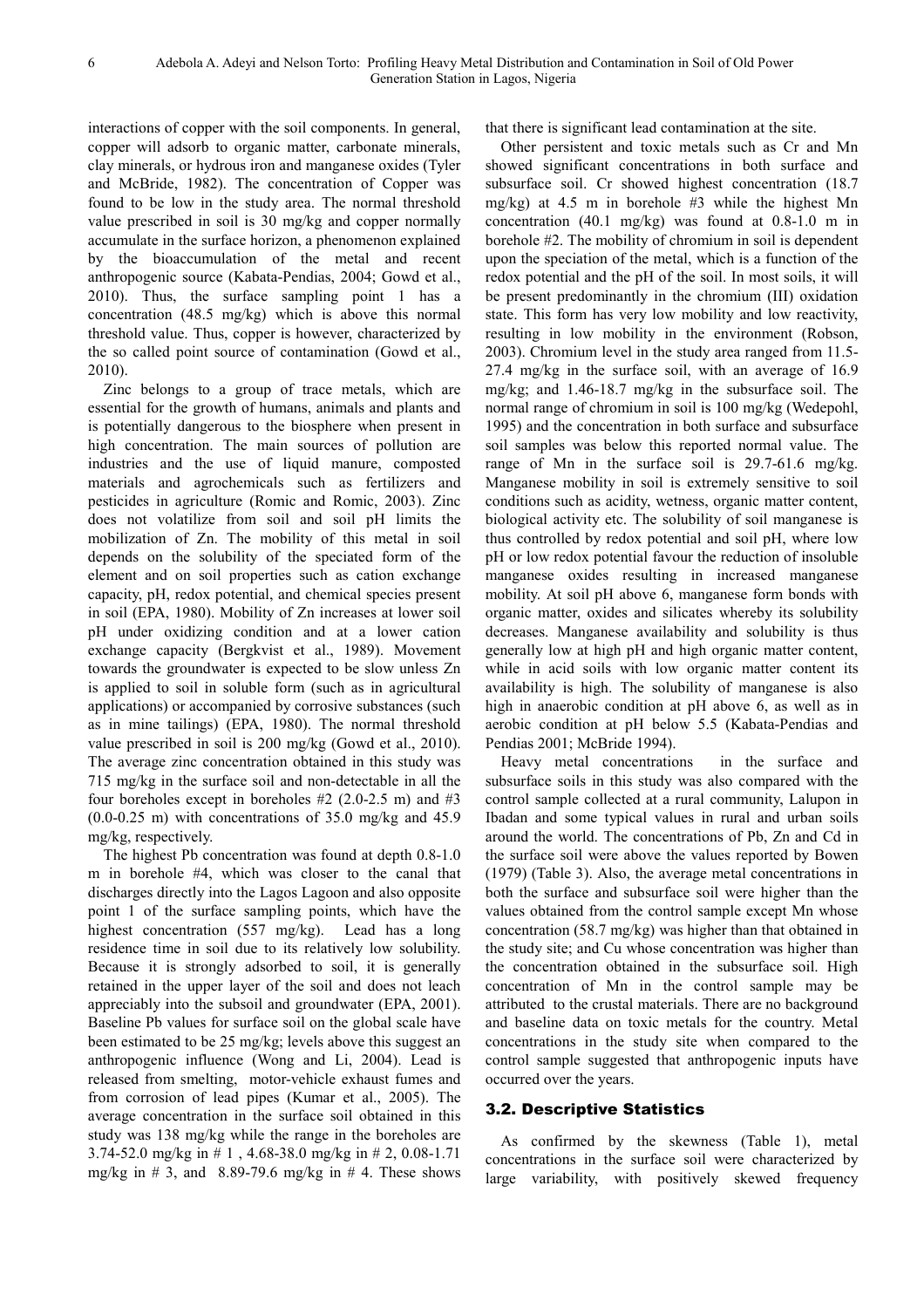distributions except pH and Fe in the surface soil, which showed negative skewness. Also, flat distribution was indicated by pH, Cr, Mn and Fe as shown by the kurtosis of the surface soil while Pb, Ni, Cu, Co, Cd and Zn data are peaked, relative to normal distribution. This is common for

heavy metal because they usually have low concentration in the environment so that the presence of a point source of contamination may cause a sharp increase in local concentration, thus exceeding the threshold values (Sollitto et al., 2009).

*Table 3. Comparison of mean concentrations (mg/kg) of metals in this study with the control sample and typical soil values* 

|                              | Pb   | Zn             | C <sub>d</sub> | Fe     | Cu   | Cr   | Ni   | Mn             | Co   |
|------------------------------|------|----------------|----------------|--------|------|------|------|----------------|------|
| Surface soil (this study)    | 138  | 715            | 2.94           | 5,460  | 12.0 | 16.9 | 2.91 | 41.8           | 1.37 |
| Subsurface soil (this study) | 17.3 | 2.53           | 0.01           | 4,760  | 0.28 | 9.35 | 1.14 | 8.58           | 1.76 |
| Control site $(0-15cm)$      | 9.12 | N <sub>D</sub> | ND             | 2,550  | 4.57 | 4.83 | 0.57 | 58.7           | 0.53 |
| Rural-urban                  |      |                |                |        |      |      |      |                |      |
| Soils average (Bowen, 1979)  | 35   | 90             | 0.35           | 40,000 | 30   | 70   | -    | $\blacksquare$ |      |

#### 3.3. Contribution of Particular Metals to the Contamination of Soil in the Study Site

To describe the contamination of these metals in the soil, different parameters were used, which include enrichment factor, contamination factor and degree of contamination. The enrichment factor was calculated to evaluate anthropogenic influence of the studied metals. The result shows that the EF value for Pb in the surface soil was enriched significantly when compared with the background level as shown in Table 4. The EF values for Cr, Cu, and Co < 2 showed deficiency to mineral enrichment while Ni also showed moderate enrichment based on Sutherland (2000) classification. EF for Zn, Cd and Mn ( $EF = 0$ ) indicated that these metals was not influenced by anthropogenic activity. Generally, an EF value of about 1 suggests that a given metal may be entirely from crustal material or a natural weathering process (Zhang and Liu, 2002), which was the case for Fe in this site with  $EF = 1$ . Nevertheless, a slight positive deviation of EF value from unity may not arise from anthropogenic activity, for the natural difference in elemental composition between pristine sediment and the reference Earth's crust used in EF calculation could also cause this (Gao et al., 2008). An EF value of  $>1.5$  suggests that a significant portion of a given metal is delivered from non-crustal material, or non-natural weathering process, and then anthropogenic sources become an important contributor (Feng et al., 2004). At this site, the highest EF value was recorded for Pb while Ni and Cr have an  $EF > 1.5$  suggesting possible soil contamination due to anthropogenic activity. The EF< 1.5 was obtained for Cu, Cd, Zn, Mn and Co.

Pb has the highest CF value (15.1) while Ni, Cr and Cu followed suit. Cd, Zn and Mn have the lowest CF of 0 as shown in Table 4. The calculated CF value showed that there was heavy metal contamination in the soil and Pb, Ni, and Cr contamination is apparent. The degree of contamination (DC) in the study site is 31.1. This value revealed a considerable degree of contamination, which might be attributed to the previous and ongoing activities at the site. Also, possible contamination by Pb, Ni and Cr might reveal their common source and sink in the study site.

#### 3.4. Correlation of Heavy Metal Concentration

Correlation coefficient of the metals with pH is presented in Table 5. Significant correlation exists between Pb, versus Zn, Ni, Cu, Co and Cd at 0.01 levels (2-tailed). Cr also showed a strong positive correlation with Mn ( $r^2$  = 0.91). Cr and Mn did not show significant correlation with all the other metals except Fe, where there is strong negative correlation between them at the 0.01 level (2-tailed). This indicates that Pb and Ni might originate from similar pollution source, which is different from source of Fe and Mn, which might be said to be rock-derived and mainly from natural origin. Also, there is no significant correlation between pH and all the metals.

*Table 4. Contamination factor (CF) and enrichment factor (EF).* 

| <b>Metals</b> | EF             | CF             |
|---------------|----------------|----------------|
| Pb            | 7.07           | 15.1           |
| Ni            | 2.38           | 5.11           |
| Cr            | 1.63           | 3.50           |
| Cu            | 1.23           | 2.63           |
| Co            | 1.21           | 2.58           |
| Cd            | $\theta$       | $\theta$       |
| Zn            | $\theta$       | $\theta$       |
| Fe            | 1.0            | 2.14           |
| Mn            | $\overline{0}$ | $\overline{0}$ |
| Total         | 14.5           | 31.6           |

#### 3.5. Principal Component Analysis (PCA)

PCA was used to investigate the multivariate structure of the data and to highlight the possible trend. PCA was applied to identify the sources of heavy metal in the surface soil by applying Varimax rotation with Kaiser Normalization. Varimax rotation was conducted to minimize the number of variables influencing each factor thus facilitating the interpretation of the result. Eigenvalues were extracted from the correlation matrix; the number of significant factors and the percentage variance explained by each of them were calculated. Table 6 and Table 7 summarize the PCA loading of the metals in the surface and subsurface soil, eigenvalue of each principal component (PC), total variance explained as well as the cumulative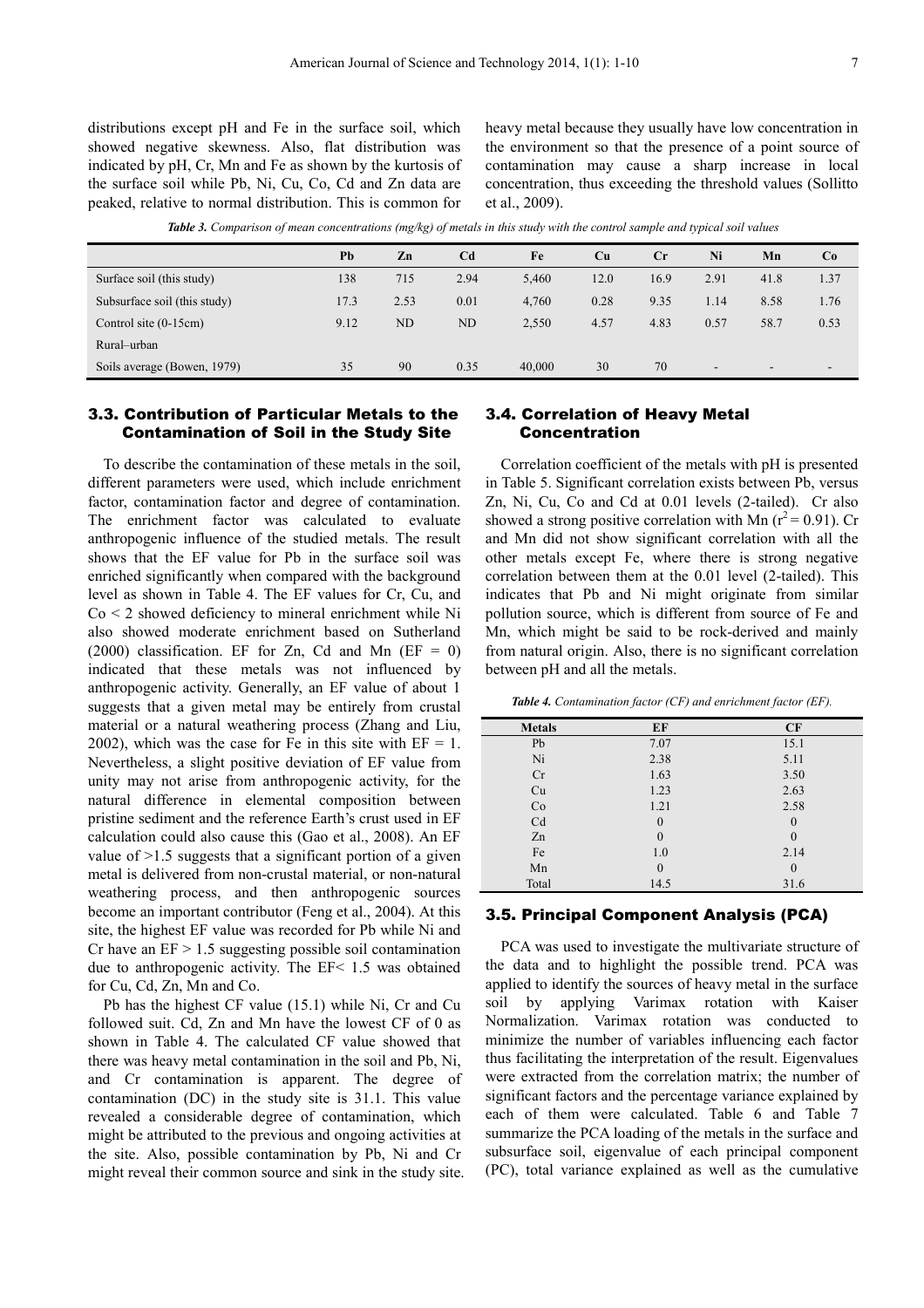variance. Two principal components were extracted for the surface soil, which explained 100% variance. The first factor (PC 1) was responsible for 77.8% of the total variance and was best represented by pH, Pb, Cr, Co, Mn and Fe while the second factor (PC 2) explained 22.2% total variance and was dominated by pH, Ni, Cr, Cu, Cd, Fe and Zn. Three principal components were also extracted for

the subsurface soil, which explained 69.9% of the total variance. PC 1 was responsible for 38.9% of the total variance and was dominated by Pb, Cr, Cu, Mn and Fe while PC 2 explained 19.1% variance and was loaded heavily on Co, Cd, and Zn. PC 3 was best represented by pH and Ni, which accounted for 11.9% of the total variance.

*Table 5. Correlation coefficient between heavy metals and pH in the surface soil of the study area.* 

| Ni<br>C <sub>d</sub><br>Cu<br>Cr<br>Pb<br>Mn<br>Fe<br>Co<br>Zn<br>pH<br>$0.941**$<br>$0.980**$<br>$0.995***$<br>$0.966$ **<br>$0.994**$<br>0.730<br>1.00<br>0.732<br>$-0.644$<br>0.453<br>Pb |                                               |                   |    |  |
|----------------------------------------------------------------------------------------------------------------------------------------------------------------------------------------------|-----------------------------------------------|-------------------|----|--|
|                                                                                                                                                                                              |                                               |                   |    |  |
|                                                                                                                                                                                              |                                               |                   |    |  |
| $0.759*$<br>$-0.657$<br>0.387                                                                                                                                                                | $0.964**$<br>$0.996***$<br>$0.972**$<br>0.752 | $0.952**$<br>1.00 | Ni |  |
| $0.878***$<br>$0.938***$<br>$0.993**$<br>1.00<br>Cu<br>0.615<br>0.674<br>$-0.607$<br>0.187                                                                                                   |                                               |                   |    |  |
| $0.961***$<br>$0.916***$<br>$0.770^*$<br>1.00<br>$-0.682$<br>Co<br>0.712<br>0.593                                                                                                            |                                               |                   |    |  |
| $0.960**$<br>Cd<br>1.00<br>0.747<br>0.408<br>0.726<br>$-0.619$                                                                                                                               |                                               |                   |    |  |
| 1.00<br>Zn<br>$-0.662$<br>0.279<br>0.675<br>0.731                                                                                                                                            |                                               |                   |    |  |
| $0.912**$<br>$-0.912$ <sup>**</sup><br>Cr<br>1.00<br>0.415                                                                                                                                   |                                               |                   |    |  |
| $-0.894**$<br>0.288<br>$1.00 -$<br>Mn                                                                                                                                                        |                                               |                   |    |  |
| Fe<br>1.00<br>$-0.327$                                                                                                                                                                       |                                               |                   |    |  |
| pH<br>1.00                                                                                                                                                                                   |                                               |                   |    |  |

\*\* Correlation is significant at the 0.01 level (2-tailed);  $*$  Correlation is significant at the 0.05 level (2-tailed)

*Table 6. Principal component loadings of the surface soil.* 

| Variable                                | PC <sub>1</sub> | PC <sub>2</sub> |
|-----------------------------------------|-----------------|-----------------|
| pH                                      | 0.83            | $-0.56$         |
| Pb                                      | 1.00            | $-0.004$        |
| Ni                                      | 0.24            | 0.97            |
| Cr                                      | 0.62            | $-0.79$         |
| Cu                                      | $-0.40$         | 0.92            |
| Co                                      | 0.90            | $-0.44$         |
| Cd                                      | $-0.44$         | 0.90            |
| Zn                                      | $-0.38$         | 0.93            |
| Mn                                      | $-0.99$         | 0.11            |
| Fe                                      | 0.86            | $-0.51$         |
| Eigenvalues                             | 7.78            | 2.22            |
| % Variance explained                    | 77.8            | 22.2            |
| $\frac{0}{0}$<br>Cumulative<br>variance | 77.8            | 100.0           |

Extraction method: principal component analysis; Rotation method: Varimax with Kaiser Normalization.

Figures in italics indicate absolute values greater than 0.5

*Table 7. Principal component loadings of the subsurface soil.* 

| <b>Parameter</b>         | Component |              |          |  |  |
|--------------------------|-----------|--------------|----------|--|--|
|                          | 1         | $\mathbf{2}$ | 3        |  |  |
| pH                       | 0.003     | 0.046        | 0.833    |  |  |
| Lead (Pb)                | 0.699     | $-0.307$     | 0.159    |  |  |
| Nickel (Ni)              | 0.209     | 0.050        | 0.604    |  |  |
| Chromium (Cr)            | 0.843     | 0.136        | 0.040    |  |  |
| Copper (Cu)              | 0.862     | 0.238        | 0.109    |  |  |
| Cobalt (Co)              | 0.276     | 0.880        | 0.076    |  |  |
| Cadmium (Cd)             | $-0.103$  | 0.597        | $-0.389$ |  |  |
| $\text{Zinc}(\text{Zn})$ | 0.052     | 0.850        | 0.273    |  |  |
| Manganese (Mn)           | 0.932     | 0.135        | 0.104    |  |  |
| Iron $(Fe)$              | 0.806     | 0.027        | 0.106    |  |  |
| Eigenvalues              | 3.894     | 1.908        | 1.188    |  |  |
| % Variance Explained     | 38.944    | 19.084       | 11.884   |  |  |
| % Cumulative Variance    | 38.944    | 58.028       | 69.912   |  |  |

Extraction Method: Principal Component Analysis, Rotation Method: Varimax with Kaiser Normalization. Bold figures indicate values  $> 0.5$ .

#### 4. Conclusion

Ijora power station which was a power generation and transmission facility in Nigeria until 1985, when it was converted to transformer repair station can be said to be contaminated with metals. Toxic metal concentration was higher on the surface with some metal mobility, which was not significant in Zn. Fe concentration was the highest in the surface soil while Zn and Pb concentrations followed suit. Concentrations of Zn, Cu and Cd were below the detection limit of the instrument at most depth in the boreholes. This investigation revealed obvious accumulation of the metals except Mn as their concentrations in both the surface and subsurface soil was lower than the values obtained from the control site. According to the contamination factor, Pb displayed very high contamination while Ni and Cr displayed considerable contamination. Enrichment factor was used to identify the lithogenic or anthropogenic origin of the metals. Pb, Ni and Cr were shown to be mainly from anthropogenic sources. The result of the PCA allowed the reduction of the original data matrix from the surface soil to two important PCs explaining total variance of 100% while it is 69.9% in the subsurface soil. Because of the direct linkage of this site to the Lagos Lagoon, there is need for proper control measures to prevent risk due to exposure of organisms including man around the site to toxic metals, which can lead to accumulation through the food chain. Also, high concentration of toxic metals in the environment induces an increase in their concentration in groundwater.

#### References

[1] Adriano, D.C., 2001. Trace elements in terrestrial environments: biogeochemistry, bioavailability and risks of metals. Springer-Verlag, New York.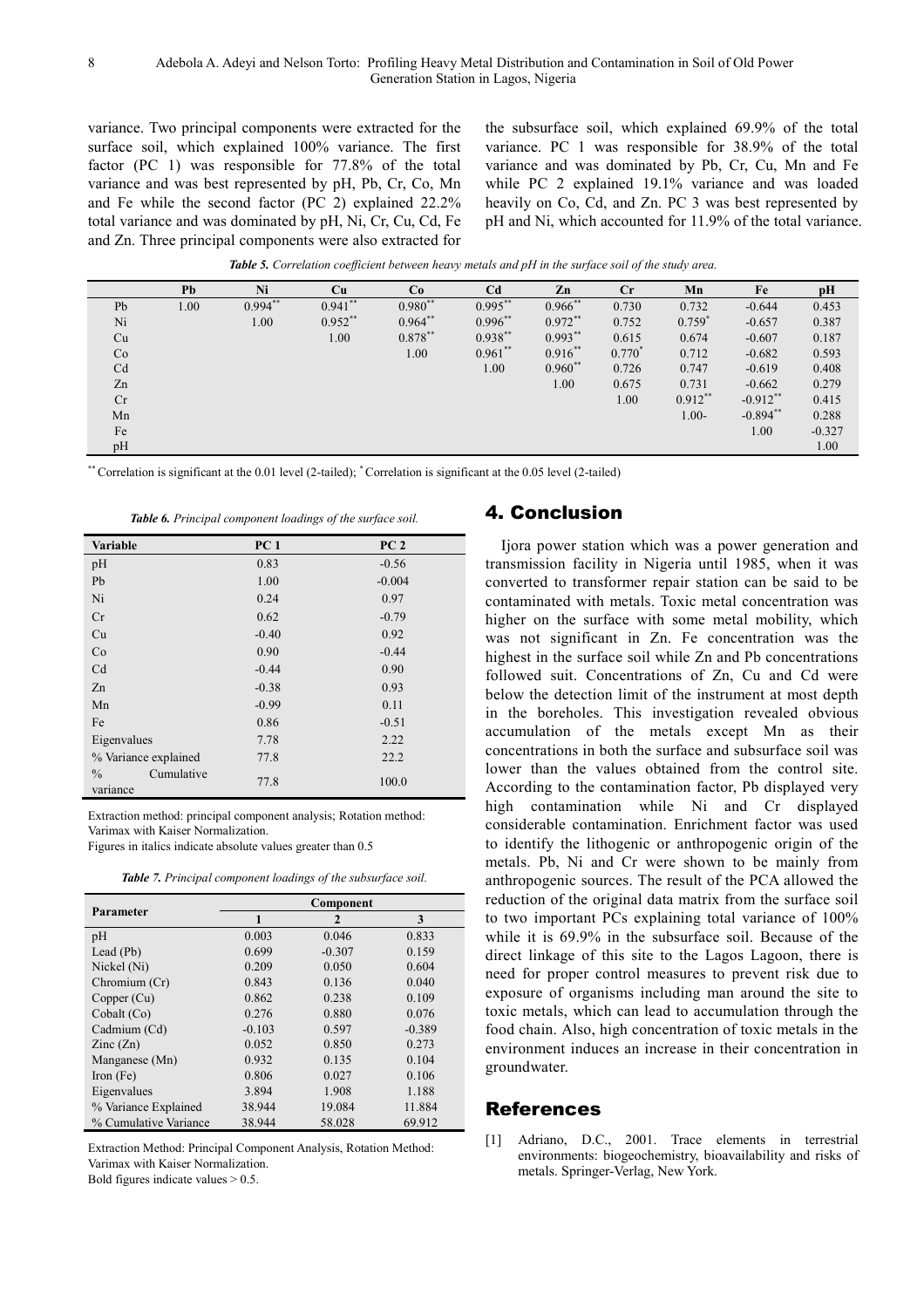- [2] Al Rmalli, S.W., Harrington, C.F., Ayub, M., Haris, P.I., 2005. A biomaterial based approach for arsenic removal from water. J. Environ. Monit. 7, 279–282.
- [3] Astel, A., Astel, K., Biziuk, M., 2008. PCA and multidimensional visualization techniques united to aid in the bioindication of elements from transplanted sphagnum palustre moss exposed in the Gdan´ SK city area. Environ. Sci. Pollut. Res. 15, 41–50
- [4] Autier, V., White, D., 2004. Examination of cadmium sorption characteristics for a boreal soil near Fairbank, Alaska. J. Hazard. Mater. 106B, 149-155.
- [5] Bergkvist, B., Folkeson, L., Berggren, D., 1989. Fluxes of Cu, Zn, Pb, Cd, Cr, and Ni in temperate forest ecosystems. Water Air Soil Pollut. 47, 217-286.
- [6] Bilos, C., Colomobo, J.C., Skorupka, C.N., Rodriguez Presa, M.J., 2001. Source, distribution and variability of airborne trace metals in La Plata city area, Argentina. Environ. Pollut. 111, 149–158
- [7] Bowen, H.J.M., 1979. Environmental Chemistry of the Elements. Academic Press, London
- [8] Buat-Menard, P., Chesselet, R., 1979. Variable influence of the atmospheric flux on the trace metal chemistry of oceanic suspended matter. Earth Planet Sci. Lett. 42, 398– 411.
- [9] Chen, K., Jiao, J.J., Huang, J., Huang, R., 2007. Multivariate statistical evaluation of trace elements in groundwater in a coastal area in Shenzhen, China. Environ. Pollut. 147, 771– 780.
- [10] Dang Z., Liu, C., Haigh, M.J., 2002. Mobility of Heavy Metals Associated with the Natural Weathering of Coal Mine Soils. Environ. Pollut. 118, 419-426.
- [11] Davidson, C.M., Urquhart, G.J., Ajmone-Marsan, F., Biasioli, M., da Costa Duarte, A., Dıaz-Barrientos, E., Grcman, H., Hossack, L., Hursthouse, A.S., Madrid, L., Rodrigues, S., Zupan, M., 2006. Fractionation of potentially toxic elements in urban soils from five European cities by means of a harmonized sequential extraction procedure. Anal. Chim. Acta 565, 63–72.
- [12] Duker, A.A., Carranza, E.J.M., Hale, M., 2005. Arsenic geochemistry and health, Environ. Int. 31, 631–641.
- [13] Elinder, C.G., 1992. Cadmium as an environmental hazard. IARC Sci. Publ. 118, 123-132.
- [14] EPA, 1980. Exposure and risk assessment for zinc. Washington D.C. US Environmental Protection Agency. EPA 440481016
- [15] Facchinelli, A., Sacchi, E., Mallen, L., 2001. Multivariate statistical and GIS-based approach to identify heavy metal sources in soils. Environ. Pollut. 114, 313–324.
- [16] Feng, H., Han, X., Zhang, W., Yu, L., 2004. A preliminary study of heavy metal contamination in Yangtze River intertidal zone due to urbanization. Mar. Pollut. Bull. 49, 910–915.
- [17] Gao, X., Chen, S., Long, A., 2008. Chemical speciation of 12 metals in surface sediments from the northern South China Sea under natural grain size. Mar. Pollut. Bull. 56, 770–797.
- [18] González-Pérez, J.A., de Andrés, J.R., Clemente, L., Martín,

J.A., González-Vila, F.J., 2008. Organic carbon and environmental quality of riverine and off-shore sediments from the Gulf of Cádiz, Spain. Environ. Chem. Lett. 6, 41– 46.

- [19] Gowd, S.S., Reddy, M.R., Govila, P.K., 2010. Assessment of heavy metal contamination in soils at Jajmau (Kanpur) and Unnao industrial areas of the Ganga Plain, Uttar Pradesh, India. J. Hazard. Mater. 174, 113-121.
- [20] Hakanson L., 1980. An ecological risk index for aquatic pollution control: A sedimentological approach. Water. Res. 14, 975– 1001.
- [21] Han, Y.M., Du, P.X., Cao, J.J., Posmentier, E.S., 2006. Multivariate analysis of heavy metal contamination in urban dusts of Xi'an, Central China. Sci. Total Environ. 355, 176– 186.
- [22] HMSO, 1996. Sustainable Use of Soil. Royal Commission on Environmental Pollution, London.
- [23] Jones, H.A, and Hockey, R.D. (1964). The Geology of part of Southwestern Nigeria. Published by the Authority of the Federal Government of Nigeria, pp. 146.
- [24] Kabata-Pendias, A., Pendias, H., 2001. Trace elements in soils and plants. 3rd edition, CRC Press, Boca Raton, Florida.
- [25] Kabata-Pendias, A., 2004. Soil–plant Transfer of Heavy Metals – An Environmental Issue. Geoderma 122, 143–149.
- [26] Kirkham, M.B., 2006. Cadmium in plants on polluted soils: effects of soil factors, hyperaccumulation, and amendments. Geoderma 137:19-32.
- [27] Krishna, A.K., Govil, P.K., 2007. Soil Contamination due to Heavy Metals from an Industrial Area of Surat, Gujarat, Western India. Environ. Monit. Assess. 124, 263-275.
- [28] Kumar, M.P., Reddy, T.M., Nithila, P., Reddy, S.J., 2005. Distribution of Toxic Trace Metals Zn, Cd, Pb, and Cu in Tirupati Soils, India. Soil Sediment Contam. 14, 471–478.
- [29] Liu, W.H., Zhao, J.Z., Ouyang, Z.Y., Solderland, L., Liu, G.H., 2005. Impacts of Sewage Irrigation on Heavy Metal Distribution and Contamination in Beijing, China. Environ. Int. 31, 805-812.
- [30] Lu, X., Wang, L., Li, L.Y., Lei, K., Huang, L., Kang, D., 2010. Multivariate statistical analysis of heavy metals in street dust of Baoji, NW China. J. Hazard. Mater. 173, 744- 749.
- [31] Luo, W., Wang, T., Lu, Y., Giesy, J., Shi, Y., Zheng, Y., Xing, Y., Wu, G., 2007. Landscape ecology of the Guanting Reservoir, Beijing, China: multivariate and geostatistical analyses of metals in soils. Environ. Pollut. 146, 567–576.
- [32] McBride, M.B., 1994. Environmental chemistry of soils. 1st Edition; Oxford University Press, New York.
- [33] Nriagu, J.O., 1988. A silent epidemic of environmental metal poisoning? Environ. Pollut. 50, 139–161.
- [34] Obiajunwa, E.I., Pelemo, D.A., Owolabi, S.A., Fasai, M.K., Johnson-Fatokun, F.O., 2002. Characterization of Heavy Metal Pollutants of Soils and Sediments around a Crude- Oil Production Terminal using EDXRF. Nucl. Instrum. Methods Phys B 194, 61–64.